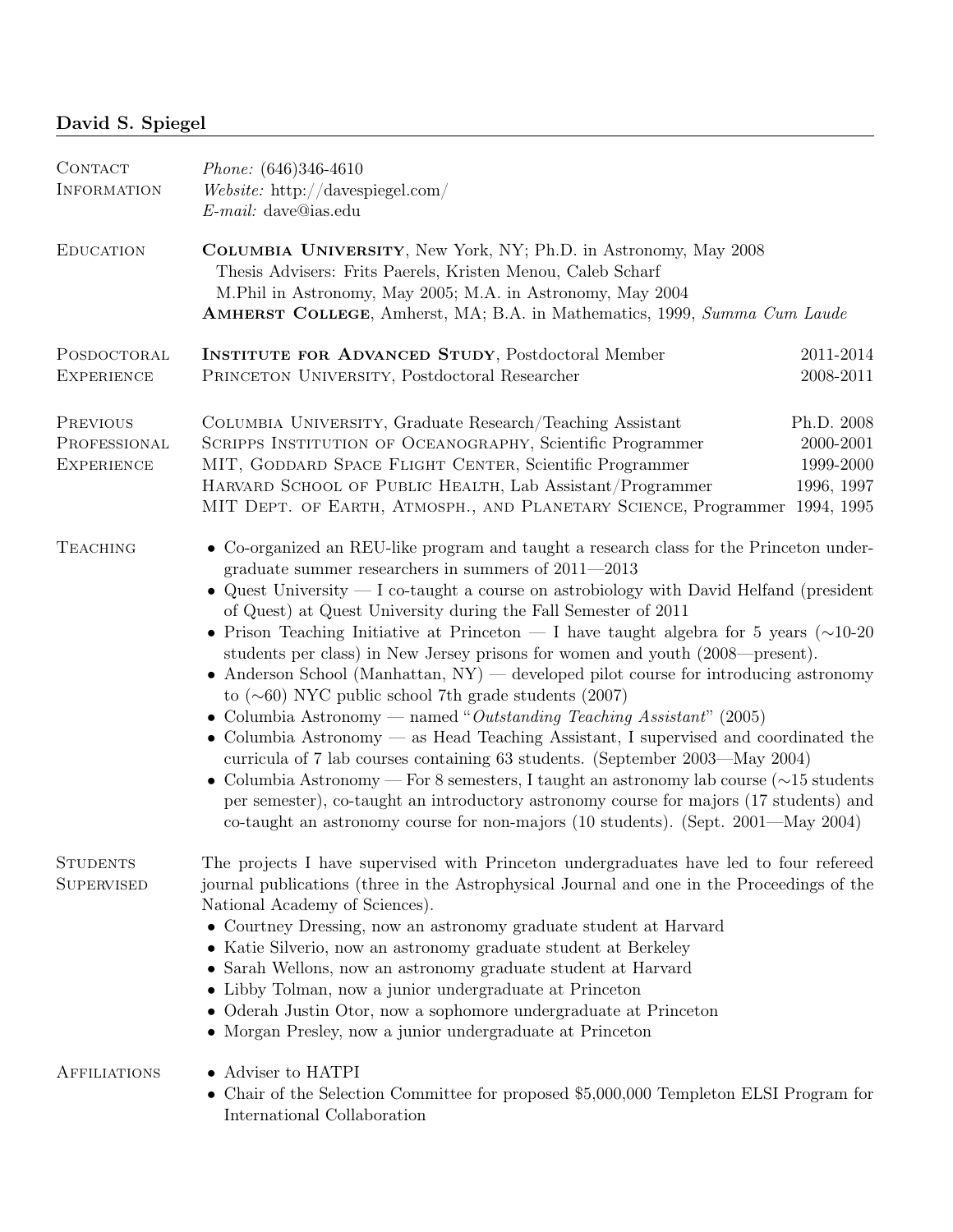Publications As of 2 November 2014: 44 papers, 1300 citations; 16 lead-author papers, 480 citations; h-index: 18; lead-author h-index: 10. Below, unrefereed are in blue; these are either real research papers — possibly currently in press — or community white papers, not opinion pieces or popular writing.

- 1. Rein, Hanno; Spiegel, D. S. "IAS15: A fast, adaptive, high-order integrator for gravitational dynamics, accurate to machine precision over a billion orbits"; 2014 MNRAS in press, arXiv1:409.4779R
- 2. Brandt, T.; McElwain, M. W.; Turner, E. L.; Mede, K.; Spiegel, D. S.; et al. "A Statistical Analysis of SEEDS and Other High-contrast Exoplanet Surveys: Massive Planets or Low-mass Brown Dwarfs?"; 2014 ApJ, 794, 159
- 3. Brandt, T.; Spiegel, D. S.; "Prospects for Detecting Oxygen, Water, and Chlorophyll on an Exo-Earth"; 2014 PNAS, 111, 37, 13278
- 4. Spiegel, D. S.; Fortney, J.; Sotin, C.; "Structure of Exoplanets"; 2014 PNAS, 111, 35, 12622
- 5. Rein, H.; Fujii, Y.; Spiegel, D. S.; Fortney, J.; Sotin, C.; "Some inconvenient truths about biosignatures involving two chemical species on Earth-like exoplanets"; 2014 PNAS, 111, 19, 6871
- 6. Brandt, T. D.; McElwain, M. W.; Janson, M.; Knapp, G. R.; Mede, K.; Limbach, M. A.; Groff, T.; Burrows, A.; Gunn, J. E.; Guyon, O.; Hashimoto, J.; Hayashi, M.; Jovanovic, N.; Kasdin, N. J.; Kuzuhara, M.; Lupton, R. H.; Martinache, F.; Sorahana, S.; Spiegel, D. S.; Takato, N.; Tamura, M.; Turner, E. L.; Vanderbei, R.; Wisniewski, J.; "CHARIS science: performance simulations for the Subaru Telescope's third-generation of exoplanet imaging instrumentation"; 2014 SPIE 9148
- 7. Janson, M.; Brandt, T.; Spiegel, D. S.; "Direct Imaging Detection of Methane in the Atmosphere of GJ 504 b"; 2013 ApJL, 778, p. 4
- 8. Kipping, D. M.; Spiegel, D. S.; Sasselov, D. D.; "A simple, quantitative method to infer the minimum atmospheric height of small exoplanets"; 2013 MNRAS, 434, p. 1883
- 9. Lloyd, J. P.; Lunine, J. I.; Mamajek, E.; Spiegel, D. S.; et al. "Targeting Young Stars with Kepler: Planet Formation, Migration Mechanisms and the Early History of Planetary Systems"; 2013 arXiv:1309.1520 (in response to *Kepler* call for white papers for two-wheel operation mode)
- 10. Kuzuhara, M.; Tamura, M.; Kudo, T.; Janson, M.; Kandori, R.; Brandt, T. D.; Thalmann, C.; Spiegel, D. S.; et al. "Direct Imaging of a Cold Jovian Exoplanet in Orbit around the Sun-like Star GJ 504"; 2013 ApJ, 774, p. 11
- 11. Spiegel, D. S.; Burrows, A.; "Thermal Processes Governing Hot-Jupiter Radii"; 2013 ApJ, 772, p. 76
- 12. Nordhaus, J.; Spiegel, D. S.; "On the orbits of low-mass companions to white dwarfs and the fates of the known exoplanets"; 2013 MNRAS, 432, p. 500
- 13. Mesinger, A.; Ferrara, A.; Spiegel, D. S.; "Signatures of X-rays in the early Universe"; 2013 MNRAS, 431, p. 621
- 14. Spiegel, D. S.; Madhusudhan, N.; "Jupiter will become a hot Jupiter: Consequences of Post-Main-Sequence Stellar Evolution on Gas Giant Planets"; 2012 ApJ, 756, p. 132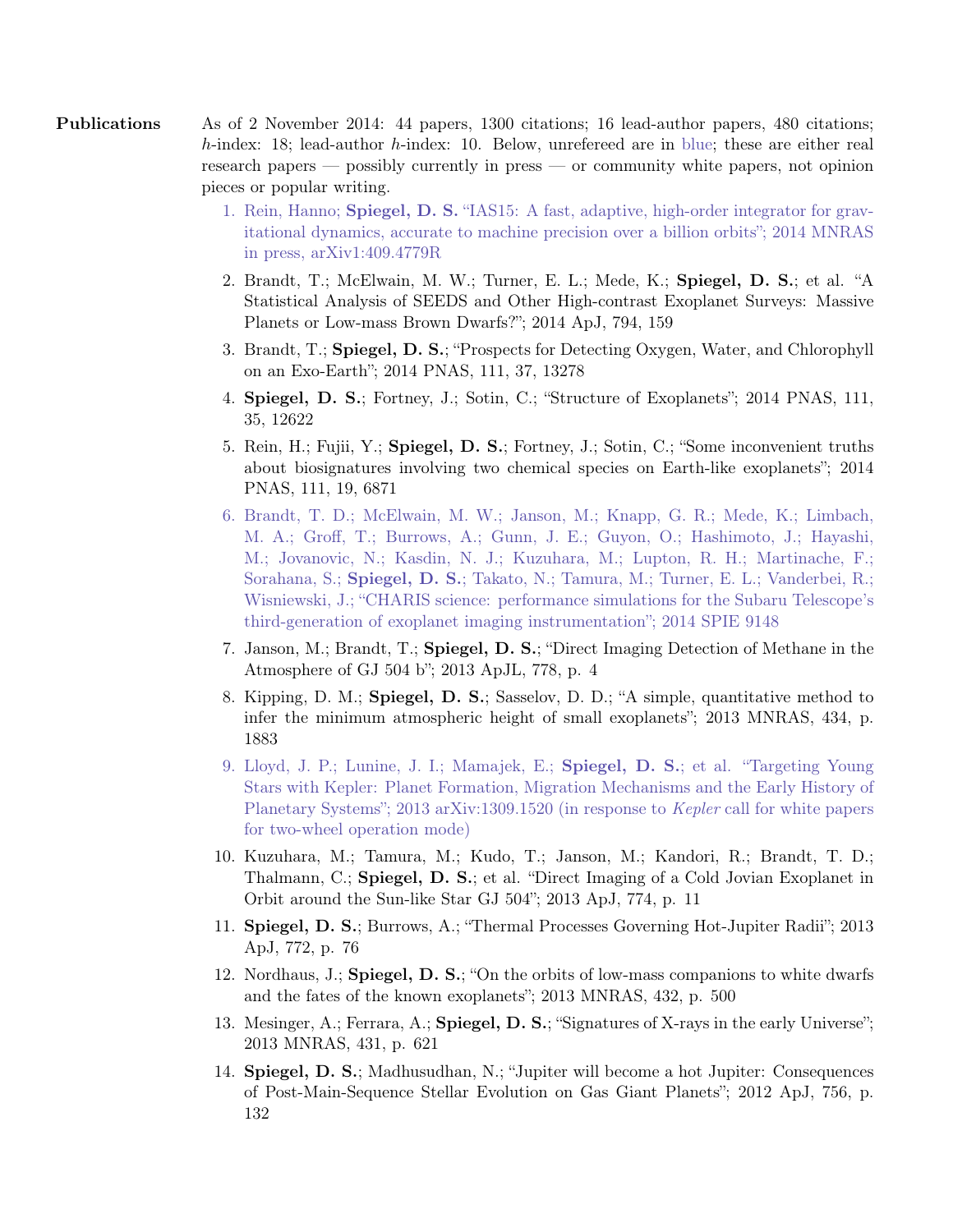- 15. Spiegel, D. S.; "Binary Evolution Leads to Two Populations of White Dwarf Companions"; 2012 arXiv:1208.2276
- 16. Metzger, B. D.; Giannios, D.; Spiegel, D. S.; "Optical and X-ray Transients from Planet-Star Mergers"; 2012 MNRAS, 425, p. 2778
- 17. McElwain, M. W.; Mandell, A.; Woodgate, B.; Spiegel, D. S.; et al.; "NIMBUS: The Near-Infrared Multi-Band Ultraprecise Spectroimager for SOFIA"; 2012 SPIE 84469B
- 18. McElwain, M. W.; Brandt, T. D.; Janson, M.; Knapp, G. R.; Peters, M. A.; Burrows, A.; Carlotti, A.; Carr, M. A.; Groff, T.; Gunn, J. E.; Guyon, O.; Hayashi, M.; Kasdin, N. J.; Kuzuhara, M.; Lupton, R. H.; Martinache, F.; Spiegel, D.; Takato, N.; Tamura, M.; Turner, E. L.; Vanderbei, R. J.; "Scientific Design of a High Contrast Integral Field Spectrograph for the Subaru Telescope"; 2012 SPIE 84469C
- 19. Farihi, J. Subasavage, J. P.; Nelan, E. P.; Harris, H. C.; Dahn, C. C.; Nordhaus, J.; Spiegel, D. S.; "Precision astrometry of the exoplanet host candidate GD 66"; 2012 MNRAS, 424, p. 519
- 20. Janson, M.; Carson, J. C.; Lafreniere, D.; Spiegel, D. S.; Bent, J. R.; Wong, P.; "Infrared Non-detection of Fomalhaut b: Implications for the Planet Interpretation"; 2012 ApJ, 747, p. 116
- 21. Spiegel, D. S.; Burrows, A.; "Spectral and Photometric Diagnostics of Giant Planet Formation Scenarios"; 2012 ApJ, 745, p. 174
- 22. Spiegel, D. S.; Turner, E. L.; "Bayesian analysis of the astrobiological implications of life's early emergence on Earth"; 2012 PNAS, 109, p. 395
- 23. Kipping, D. M.; Spiegel, D. S.; "Detection of visible light from the darkest world"; 2011 MNRAS, 417L, p. 88
- 24. Nordhaus, J.; Wellons, S.; Spiegel, D. S.; Metzger, B. D.; Blackman, E. G.; "The formation of high-field magnetic white dwarfs from common envelopes"; 2011 PNAS, 108, p. 3135
- 25. Spiegel, D. S.; Burrows, A.; Milsom, J. A.; "The Deuterium-Burning Mass Limit for Brown Dwarfs and Giant Planets"; 2011 ApJ, 727, p. 57
- 26. Ibgui, L.; Spiegel, D. S.; Burrows, A.; "Explorations into the Viability of Coupled Radius-Orbit Evolutionary Models for Inflated Planets"; 2011 ApJ, 727, p. 75
- 27. Spiegel, D. S.; Burrows, A.; "Atmosphere and Spectral Models of the Kepler-Field Planets HAT-P-7b and TrES-2"; 2010 ApJ, 722, p. 871
- 28. Spiegel, D. S.; Raymond, S. N.; Dressing, C. D.; Scharf, C. A.; Mitchell, J. L.; "Generalized Milankovitch Cycles and Longterm Climatic Habitability"; 2010 ApJ, 721, p. 1308
- 29. Dressing, C. D.; Spiegel, D. S.; Scharf, C. A.; Menou, K.; Raymond, S. N.; "Habitable Climates: The Influence of Eccentricity"; 2010 ApJ, 721, p. 1295
- 30. Burrows, A.; Rauscher, E.; Spiegel, D. S.; Menou, K.; "Photometric and Spectral Signatures of 3D Models of Transiting Giant Exoplanets"; 2010 ApJ, 719, p. 341
- 31. Ibgui, L.; Burrows, A.; Spiegel, D. S.; "Tidal Heating Models for the Radii of the Inflated Transiting Giant Planets WASP-4b, WASP-6b, WASP-12b, and TrES-4"; 2010 ApJ, 713, p. 751
- 32. Nordhaus, J.; Spiegel, D. S.; Ibgui, L.; Goodman, J.; Burrows, A.; "Tides and Tidal Engulfment in Post Main Sequence Binaries: Period Gaps for Planets and Brown Dwarfs Around White Dwarfs"; 2010 MNRAS, 408, p. 631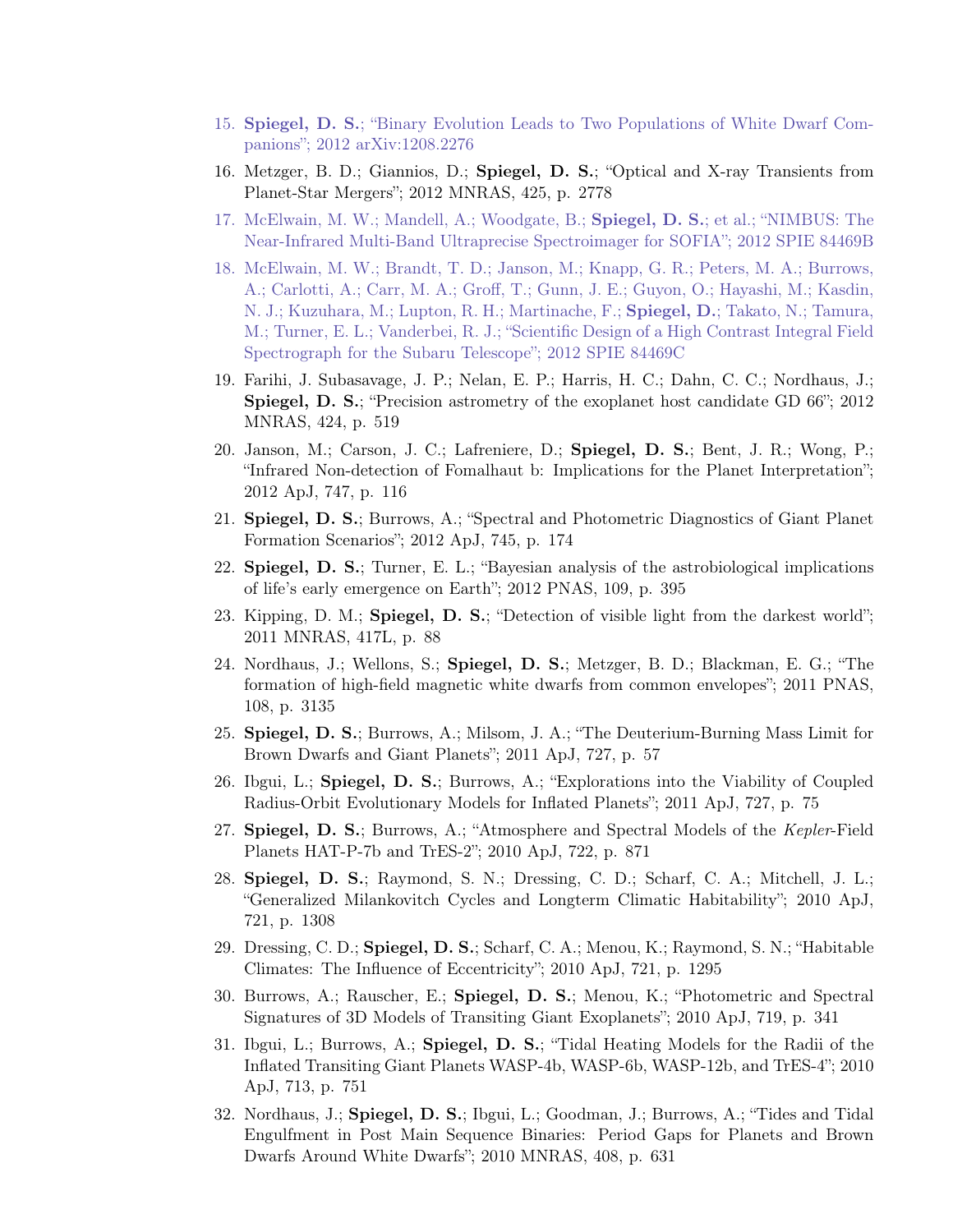- 33. Lopez-Morales, M.; Coughlin, J. L.; Sing, D. K.; Burrows, A.; Apai, D.; Rogers, J. C.; Spiegel, D. S.; "Day-side z'-band emission and eccentricity of Wasp-12b"; 2010 ApJL, 716, p. 36
- 34. Fressin, F.; Knutson, H. A.; Charbonneau, D.; O'Donovan, F. T.; Burrows, A.; D., Drake; Mandushev, G.; Spiegel, D. S.; "The Broadband Infrared Emission Spectrum of the Exoplanet TrES-3"; 2010 ApJ, 711, p. 374
- 35. Spiegel, D. S.; Burrows, A.; Ibgui, L.; Hubeny, I.; Milsom, J. A.; "Models of Neptune-Mass Exoplanets: Emergent Fluxes and Albedos"; 2010 ApJ, 709, p. 149
- 36. Spiegel, D. S.; Silverio, K.; Burrows, A.; "Can TiO Explain Thermal Inversions in the Upper Atmospheres of Irradiated Giant Planets?"; 2009 ApJ, 299, p. 1487
- 37. Spiegel, D. S.; Menou, K., Scharf, C. A.; "Habitable Climates: The Influence of Obliquity"; 2009 ApJ, 691, p. 596
- 38. Scharf, C. A.; Spiegel, D. S.; et al.; "New Worlds: Evaluating terrestrial planets as astrophysical objects"; 2009 Astro2010 White Paper, arXiv:0902.2755
- 39. Gaudi, B. S.; Patterson, J.; Spiegel, D. S.; et al.; "Discovery of a Very Bright, Nearby Gravitational Microlensing Event"; 2008 ApJ, 677, p. 1268
- 40. Spiegel, D. S.; Menou, K., Scharf, C. A.; "Habitable Climates"; 2008 ApJ, 681, p. 1609
- 41. Spiegel, D. S.; Haiman, Z.; Gaudi, B. S.; "On Constraining a Transiting Exoplanet's Rotation Rate With Its Transit Spectrum"; 2007 ApJ, 669, p. 1324
- 42. Spiegel, D. S.; Paerels, F.; Scharf, C. A.; "A Possible Dearth of Hot Gas in Galaxy Groups at Intermediate Redshift"; 2007 ApJ, 658, p. 288
- 43. Spiegel, D. S.; Zamojski, M.; Gersch, A.; Donovan, J.; Haiman, Z.; "Can We Probe the Atmospheric Composition of an Extrasolar Planet from Its Reflection Spectrum in a High-Magnification Microlensing Event?"; 2005 ApJ, 628, p. 478
- 44. Pourati, J.; Maniotis, A.; Spiegel, D. S.; Schaffer, J. L.; Butler, J. P.; Fredberg, J. J.; Ingber, D. E.; Stamenovic, D.; Wang, N.; "Is Cytoskeletal Tension a Major Determinant of Cell Deformability in Adherent Endothelial Cells?"; 1998 Am. J. Physiol., c1283-c1289